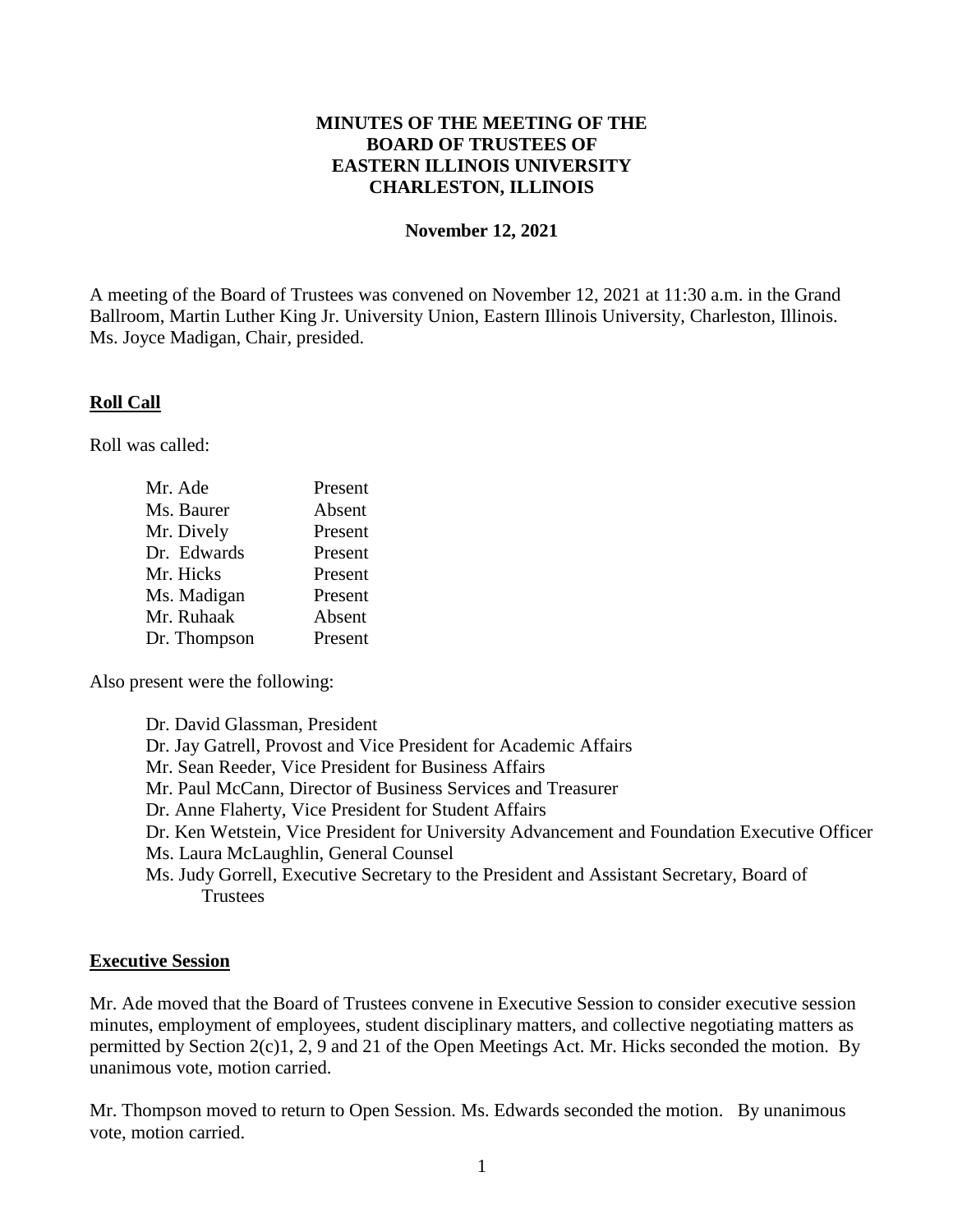## **Information Items**

### **Report from Board Chair**

Chair Madigan welcomed everyone to the Board meeting.

## **Committee Reports**

Executive/Planning Committee – Chair Madigan reported that Dr. Glassman gave a Springfield update. There are three bills that EIU is watching. Josh Norman provided an Enrollment Management update. Laura McLaughlin discussed briefly the proposed revision to Board Regulation II.7.3. The proposed revision will be an action item later in the meeting. There will be an action item this afternoon to extend Dr. Glassman's contract by one year and one month. Trustees Payton and Madigan discussed briefly the Trustee training held in October. Dr. Glassman provided an update of the Internal Auditor Search.

Finance/Audit Committee – Mr. Hicks reported that the Finance Committee received a FY22 Budget YTD report and a report from the IBHE Budget Meeting. Mr. Reeder gave a Facilities update and discussed the purchase approvals that are action items on the agenda this afternoon. Mr. McCann discussed the Income Producing Grants and Contractions and the Tuition Waivers.

Board Regulations – No report

Academic and Student Affairs Committee – Provost Gatrell provided information on New Program Enrollment, APEER Report, and the MOU Update.

VP Flaherty discussed the National First-Generation College Celebration, the Chief of Police Search and an update on COVID-19. Dr. Flaherty discussed briefly the Doug DiBianco Gender inclusive Community and the Food Pantry. Both of these topics will be on the agenda this afternoon as part of the President's Report.

University Advancement and Alumni Relations Committee – VP Wetstein gave a fundraising update – FY22 thru 9/30/21. H also provided an Alumni Association Report and an EIU Foundation Report. A recommendation to award an honorary degree to Mr. Carl Mito will be on the agenda this afternoon as an action item. If approved, the degree will be awarded at the Spring Commencement. VP Wetstein spoke briefly about the plans for a Comprehensive Campaign.

#### **Action Items**

- A. Ms. Edwards moved to approve the minutes of the Board Meeting on September 10, 2021. Mr. Ade seconded the motion. By unanimous vote, motion carried.
- B. Mr. Thompson moved to approve the Executive Session minutes and accept the recommendation of board counsel to maintain the confidentiality as to all parts of the minutes for June 27, 2020, January 22, 2021, April 23, 2021, June 25, 2021and release the records of executive sessions for November 13, 2020, July 15, 2021 and September 10, 2021. Ms. Edwards seconded the motion. By unanimous vote, motion carried.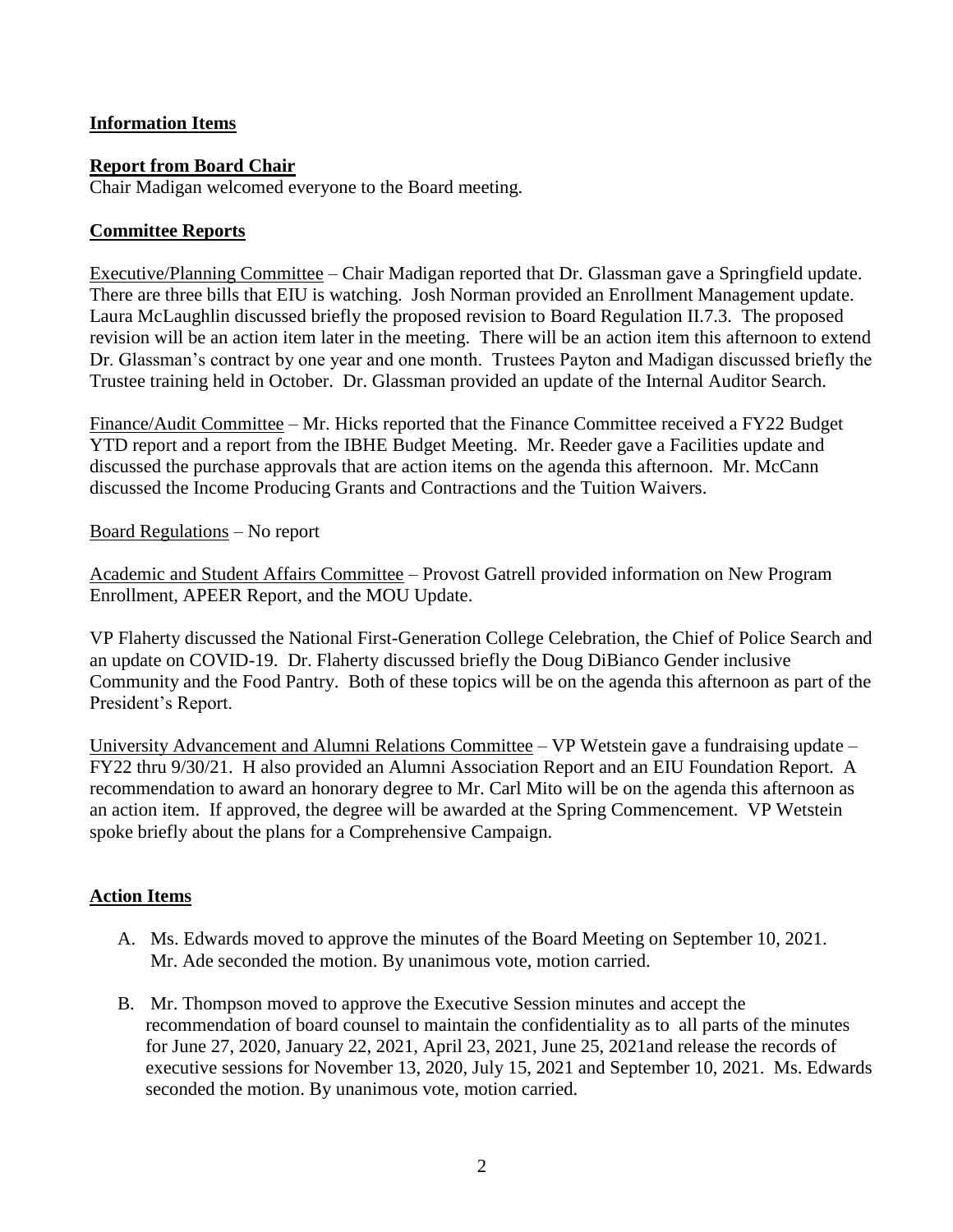C. Mr. Dively moved to approve issuance of a contract with Blue Rose Capital Advisors, LLC at a cost not to exceed \$300,000.00 (including the option period) to provide bond advisory services to the University. The contract has an initial term of November 15, 2021 through June 30 2026, with the University's option to renew for one additional five-year period. Fund source is Income, Local or Revenue Bond Funds depending on the use of the funds raised. Mr. Thompson seconded the motion.

Roll was called and the vote was as follows:

| Mr. Ade      | Yes |
|--------------|-----|
| Mr. Dively   | Yes |
| Dr. Edwards  | Yes |
| Mr. Hicks    | Yes |
| Dr. Thompson | Yes |
| Ms. Madigan  | Yes |
|              |     |

Motion carried.

D. Mr. Thompson moved to approve the repair of the Booth Library Steps at a cost not to exceed \$261,800 from Grunloh Construction, Effingham, IL. Grunloh Construction did not meet the 20% BEP goal, but achieved 1.3% with a \$3,152 BEP spend. Grunloh did submit an acceptable Good Faith Effort log with the bid. The Fund source is Grant and Local funds. Mr. Hicks seconded the motion.

Roll was called and the vote was as follows:

| Mr. Ade      | Yes |
|--------------|-----|
| Mr. Dively   | Yes |
| Dr. Edwards  | Yes |
| Mr. Hicks    | Yes |
| Dr. Thompson | Yes |
| Ms. Madigan  | Yes |

Motion carried.

E. Ms. Edwards moved to approve the purchase of Trash Collection and Disposal Services at a cost not to exceed \$1,359,620.00 from Advanced Disposal Services Solid Waste Midwest, L.L.C., Charleston, IL. There are no BEP vendors in our area providing trash removal and disposal services. The Fund source is Appropriated and Local Funds. Mr. Thompson seconded the motion.

Roll was called and the vote was as follows:

| Mr. Ade     | Yes |
|-------------|-----|
| Mr. Dively  | Yes |
| Dr. Edwards | Yes |
| Mr. Hicks   | Yes |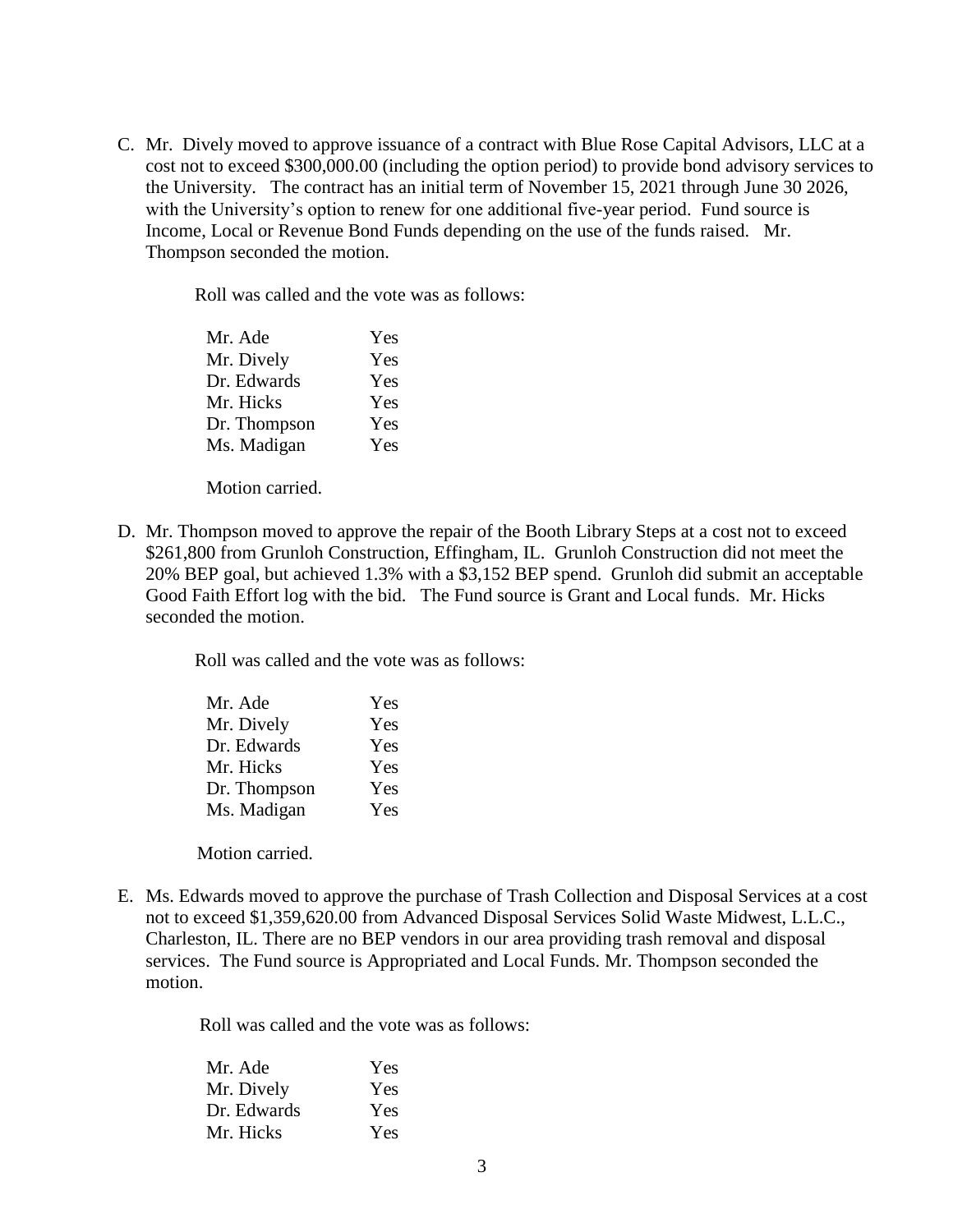Dr. Thompson Yes Ms. Madigan Yes

Motion carried.

F. Mr. Thompson moved to approve the Media Production and Newsroom Management System (Revised) from Conference Technologies Inc. at a cost of \$695,658.78. WEIU is requesting approval for the replacement of the current production system. There were no available BEP vendors for this purchase. The source of funds were Grant funds. Mr. Dively seconded the motion.

Roll was called and the vote was as follows:

| Mr. Ade      | Yes |
|--------------|-----|
| Mr. Dively   | Yes |
| Dr. Edwards  | Yes |
| Mr. Hicks    | Yes |
| Dr. Thompson | Yes |
| Ms. Madigan  | Yes |

Motion carried.

- G. Second reading of proposed revision to Board of Trustees Regulations, II.7.e., Holidays. Mr. Thompson moved to approve the proposed revision to include Juneteenth. Mr. Ade seconded the motion. By unanimous vote, motion carried.
- H. Mr. Thompson moved to approve an extension of the President's contract by one year and one month (June 1, 2022 through June 30, 2023). No changes to compensation and benefits are being contemplated. Ms. Edwards seconded the motion.

Roll was called and the vote was as follows:

| Mr. Ade      | N <sub>0</sub> |
|--------------|----------------|
| Mr. Dively   | Yes            |
| Dr. Edwards  | Yes            |
| Mr. Hicks    | Yes            |
| Dr. Thompson | Yes            |
| Ms. Madigan  | Yes            |

Motion carried.

I. Mr. Dively moved to bestow an Honorary Degree of Doctor of Humane Letters on Mr. Carl Mito (EIU '72). Mr. Thompson seconded the motion. By unanimous vote, motion carried.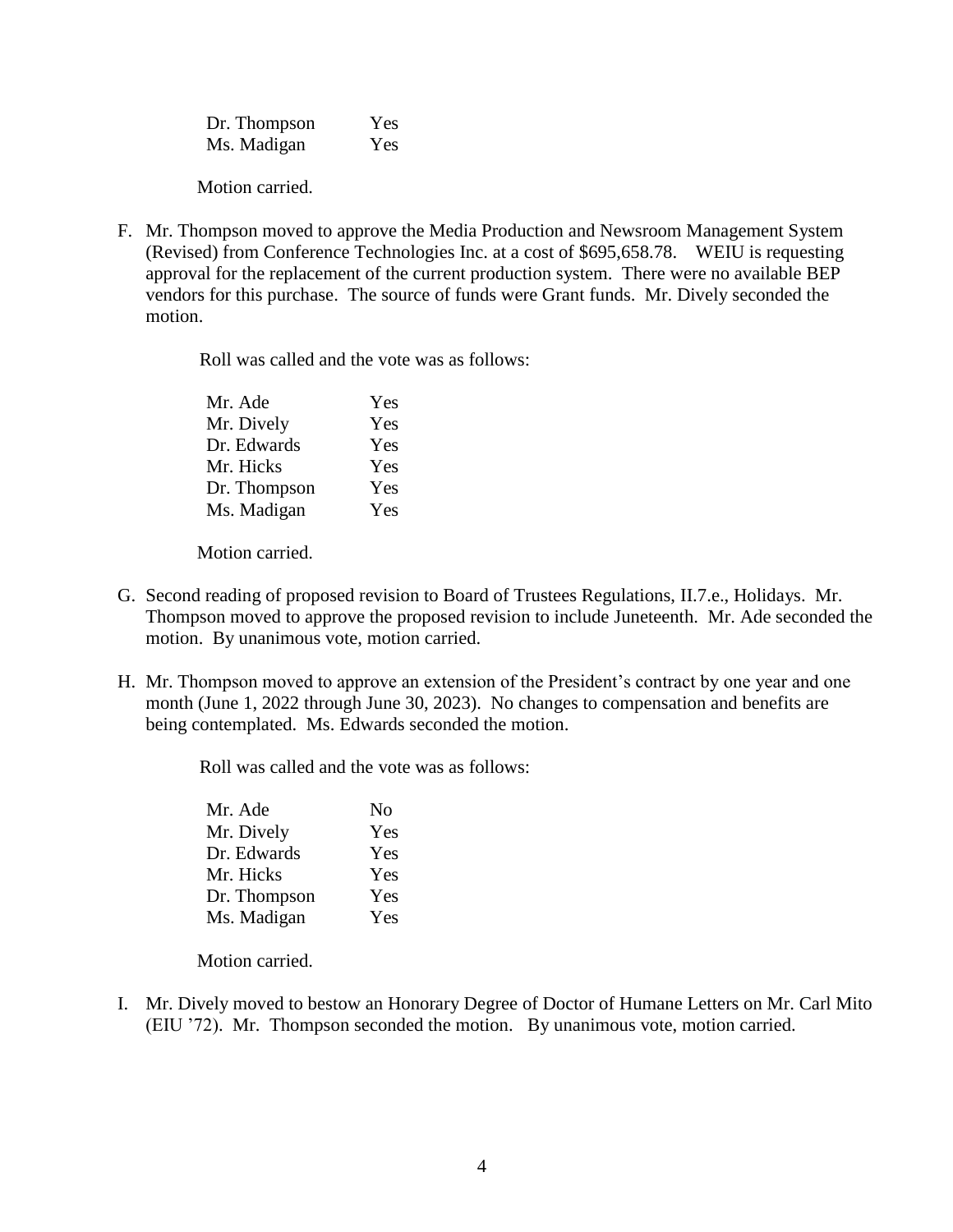## **Information Items**

### **President's Report**

## **Doug Dibianco Living Learning Community**

Dr. Tanya Willard, Izzy Hernandez, and Ian Stobaugh presented on the praises received by students living in the Doug Dibianco Living Learning Community. This gender inclusive community allows queer students to feel accepted and welcome by those around them. For many, this community was a large reason why they chose to continue their education at EIU. Having a gender inclusive community has been beneficial for residents to make new friends and to seek out help from peers who share similar experiences.

### **EIU Campus Food Pantry**

Dr. Michael Gillespie, Beth Gillespie, and Crystal Brown presented on EIU's newly established campus food pantry. From 2017 to 2020, there has been an average of 39.05% of EIU students classified as food insecure. This is not only concerning for their health, but food insecurity is also associated with significantly lower academic engagement compared to food secure students. Students who wish to visit the Campus Food Pantry are eligible to return twice a month and are given enough food for 9 meals. During the month of October, the pantry supplied meals to 252 students and had 82 volunteers. Expenditures to stock the pantry amount to \$6,014.59 to date. The Campus Food Pantry would not have been possible without support from the Alumni Association, donations of canned goods, and other funding sources in the campus and community.

## **Earned Degrees Report**

In FY 2021, 1,875 degrees were awarded, a slight decrease from the previous year. Psychology was the largest undergraduate major, and Educational Leadership was the largest Master's Degree program. In FY 2021, minorities received 383 degrees, or 20% of the total degrees conferred. Eastern's 6-year graduation rate (IPEDS/NCAA methodology) is 51%.

#### **Reports from Constituencies**

Faculty Senate – Mr. Todd Bruns reported that the Senate met four times since the last Board meeting. Guest speakers included Dr. Anne Flaherty who discussed student stresses as related to COVID and distance learning, Dr. Brad Bennington who discussed prerequisites and shared a general overview of the Registrar's Office, and Mr. Josh Norman who provided detailed information regarding the status of student recruitment and ways faculty can participate. Other topics discussed at the Senate meetings included the IBHE "big picture" budget exercise, purchase of laptops with HERF funding, the Food Pantry, the opening of the new tutoring center, and the President's State of the University Address.

Mr. Paul Switzer was nominated and awarded the 2021 Luis Clay Mendez Distinguished Service Award. Mr. Steve Scher was appointed to the President's Naming Committee.

Staff Senate – No report.

Student Government – No report